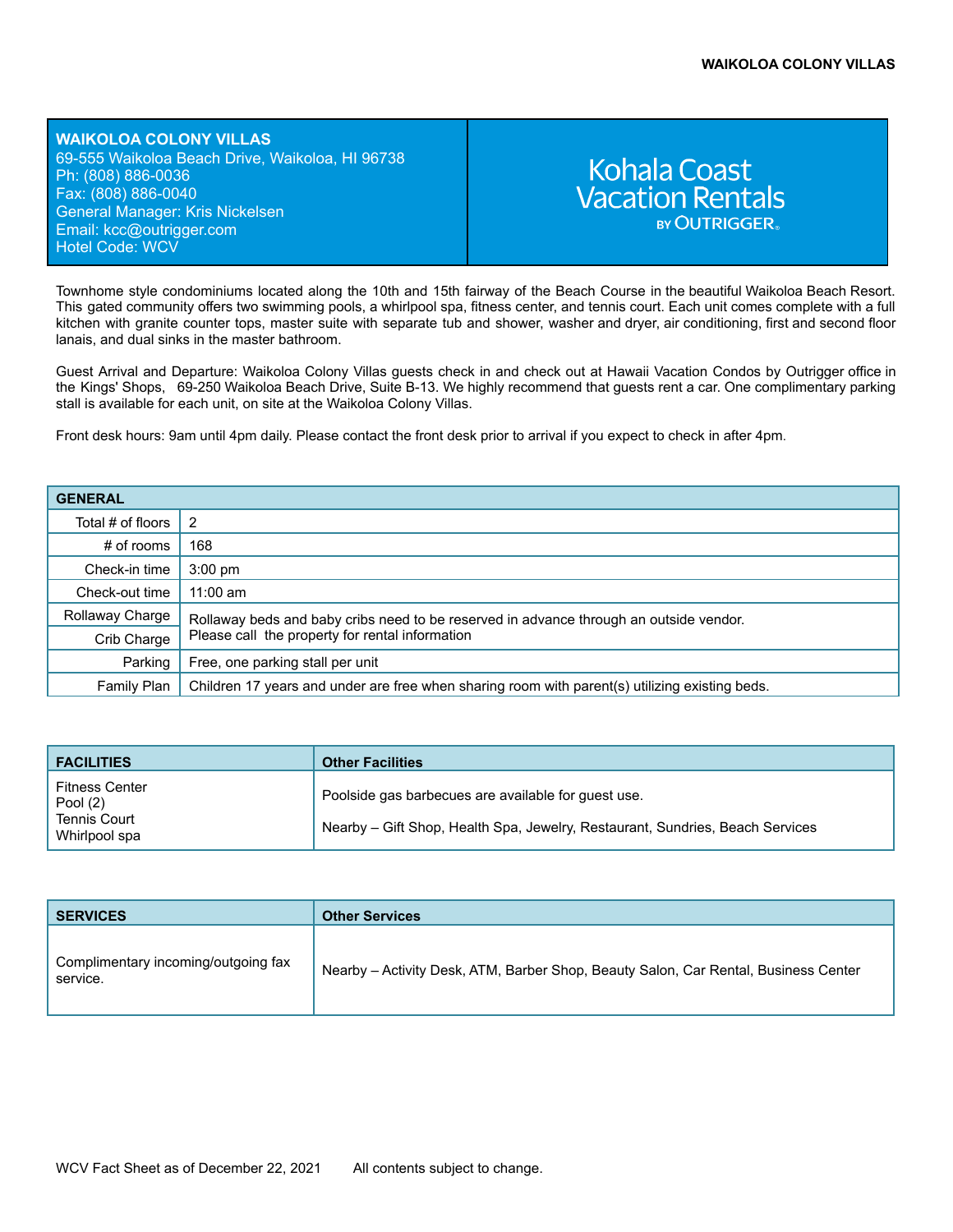| <b>SAFETY</b>                                |                                                                                                                                                                                                                                                                                              |  |
|----------------------------------------------|----------------------------------------------------------------------------------------------------------------------------------------------------------------------------------------------------------------------------------------------------------------------------------------------|--|
| Smoke Detector<br>Outrigger Clean Commitment |                                                                                                                                                                                                                                                                                              |  |
| <b>Other Safety</b>                          | The Outrigger Clean Commitment provides the highest standards for health and safety, and was developed with<br>Ecolab, the global leader in hospitality cleaning, to meet the Stay Safe standards of the American Hotel Lodging.<br>Property conforms to the State of Hawaii Smoke Free Law. |  |
|                                              | Waikoloa Colony Villas is a smoke-free property. Smoking is prohibited on property and in units.                                                                                                                                                                                             |  |

| <b>RESTAURANTS</b>                          |                                                                                                                    |  |
|---------------------------------------------|--------------------------------------------------------------------------------------------------------------------|--|
| At Anaehoomalu Bay (A-Bay)                  | Lava Lava Beach Club                                                                                               |  |
| At nearby Kings' Shops                      | Roy's Waikoloa Bar and Grille, Foster's Kitchen, Island Fish & Chips and A Bay's Island Grill                      |  |
| At the Queens' MarketPlace                  | Charley's Thai Cuisine, Sansei Seafood Steak and Sushi Bar, Starbucks, Romano's Macaroni<br>Grill, Fast Food Court |  |
| At the Kings' and Beach Course<br>Clubhouse | Mai Grille, Tropics Ale House                                                                                      |  |

| <b>LOUNGES</b>             |                                                                                 |
|----------------------------|---------------------------------------------------------------------------------|
| At nearby Kings' Shops     | A-Bay's Island Grill, Roy's Waikoloa Bar and Grill, Fosters Kitchen             |
| At the Queens' MarketPlace | Aloha Wine Bar at the Island Gourmet Market, Sansei Seafood Steak and Sushi Bar |

| <b>CATEGORY DESCRIPTION</b> |                                        |                          |            |                                                                                                    |
|-----------------------------|----------------------------------------|--------------------------|------------|----------------------------------------------------------------------------------------------------|
| Room<br>Code                | Room Name                              | <b>Size</b><br>(sq. ft.) | Max<br>Pax | <b>Description</b>                                                                                 |
| PC241                       | 2 Bedroom/2 Bath Garden View Unit 2401 | 1236<br>sf               | $(1-6)$    | 1 <sup>st</sup> floor, 1K, 2T & 1QSofa<br>(Bedding listed is suggested only and subject to change) |

| <b>Year-End Cancellation Policy</b> | Cancellations at any time or "no shows" for bookings scheduled to arrive during<br>December 22 to 31 inclusive are subject to 100% charge on entire stay.                                                                                                            |
|-------------------------------------|----------------------------------------------------------------------------------------------------------------------------------------------------------------------------------------------------------------------------------------------------------------------|
| <b>Cancellation Policy</b>          | All rates are subject to unique cancellation policies that will be transmitted through our system.<br>Guests are encouraged to review the cancellation and deposit policies when making a<br>reservation to ensure the reservation rules for each booking are clear. |

| Taxes (Subject to Change) | General Excise Tax 4.712%.<br>Hawaii State Transient Accommodations Tax 10.25%. |
|---------------------------|---------------------------------------------------------------------------------|
|                           | Hawaii County Transient Accommodations Tax 3%, effective Jan 1, 2022.           |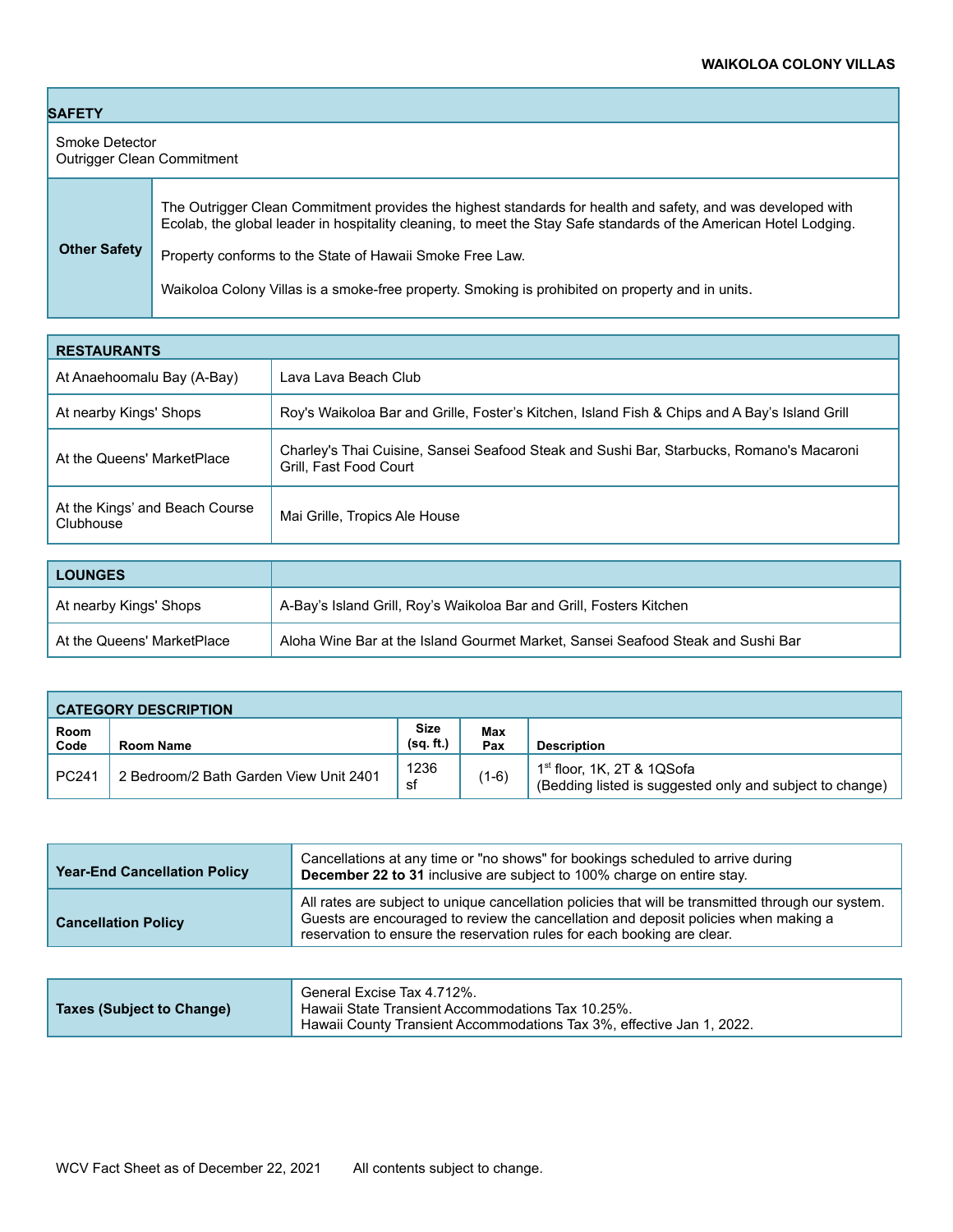# **WAIKOLOA COLONY VILLAS**

| <b>ROOM FEATURES</b>                                                                    |                                                                                                                                                                      |                                                                                                                     |
|-----------------------------------------------------------------------------------------|----------------------------------------------------------------------------------------------------------------------------------------------------------------------|---------------------------------------------------------------------------------------------------------------------|
| Air Conditioning<br>Alarm Clock / Radio<br>Lanai<br>Cable or Pay TV (\$)<br>Coffeemaker | Color TV<br>Internet Access<br>Direct-Dial Telephone<br>Hair Dryer<br>Iron / Ironing Board                                                                           | Kitchen<br>Refrigerator<br>Smoke Detector<br>Tables & Chairs<br>Tub/Shower Combo<br>Full size GE Washer/Dryer stack |
| <b>Other Features</b>                                                                   | Ceiling fans provided in bedrooms and living areas.<br>Complimentary wireless Internet available in all units. Complimentary local and toll free calls in all units. |                                                                                                                     |

| <b>KITCHEN INFORMATION</b> |                    |  |
|----------------------------|--------------------|--|
| 30 inch radiant top range  | Microwave          |  |
| Side by side refrigerator  | Toaster            |  |
| <b>Cooking Utensils</b>    | <b>Rice Cooker</b> |  |
| Sink                       | Blender            |  |

| <b>Minimum Night Requirement</b> | Three (3) night minimum stay required year-round                                                                                                                                                                                                                                                                                    |
|----------------------------------|-------------------------------------------------------------------------------------------------------------------------------------------------------------------------------------------------------------------------------------------------------------------------------------------------------------------------------------|
| <b>Damage Protection Charge</b>  | Effective for new bookings from September 1, 2021, a \$59 Damage Protection Charge covers<br>accidental damages up to \$2,000. One time, per stay charge plus 4.712% General Excise Tax;<br>10.25% Hawaii State Transient Accommodation Tax & effective January 1, 2022 Hawaii County<br>Transient Accommodations Tax 3% collected. |
|                                  |                                                                                                                                                                                                                                                                                                                                     |

|                                  | All stays are subject to a Mandatory Cleaning Charge of \$314 (2 Bdrm) plus 4.712% General |  |
|----------------------------------|--------------------------------------------------------------------------------------------|--|
| <b>Mandatory Cleaning Charge</b> | Excise Tax; 10.25% Hawaii State Transient Accommodations Tax & effective January 1, 2022   |  |
|                                  | Hawaii County Transient Accommodations Tax 3%. All charges and taxes subject to change.    |  |

| <b>Accepted Credit Cards</b> |  |  |
|------------------------------|--|--|
| <b>American Express</b>      |  |  |
| Mastercard                   |  |  |
| Visa                         |  |  |
| <b>BC Korean Cc</b>          |  |  |
| China Union Pay              |  |  |
| Diners Club                  |  |  |
| Discover Card                |  |  |
| JCB.                         |  |  |
|                              |  |  |

| <b>GDS</b> |               |  |
|------------|---------------|--|
| Galileo    | 92213         |  |
| Worldspan  | <b>KWB</b>    |  |
| Sabre      | 3572          |  |
| Amadeus    | <b>KOAKWB</b> |  |
| Chain Code | ΩR            |  |

┱